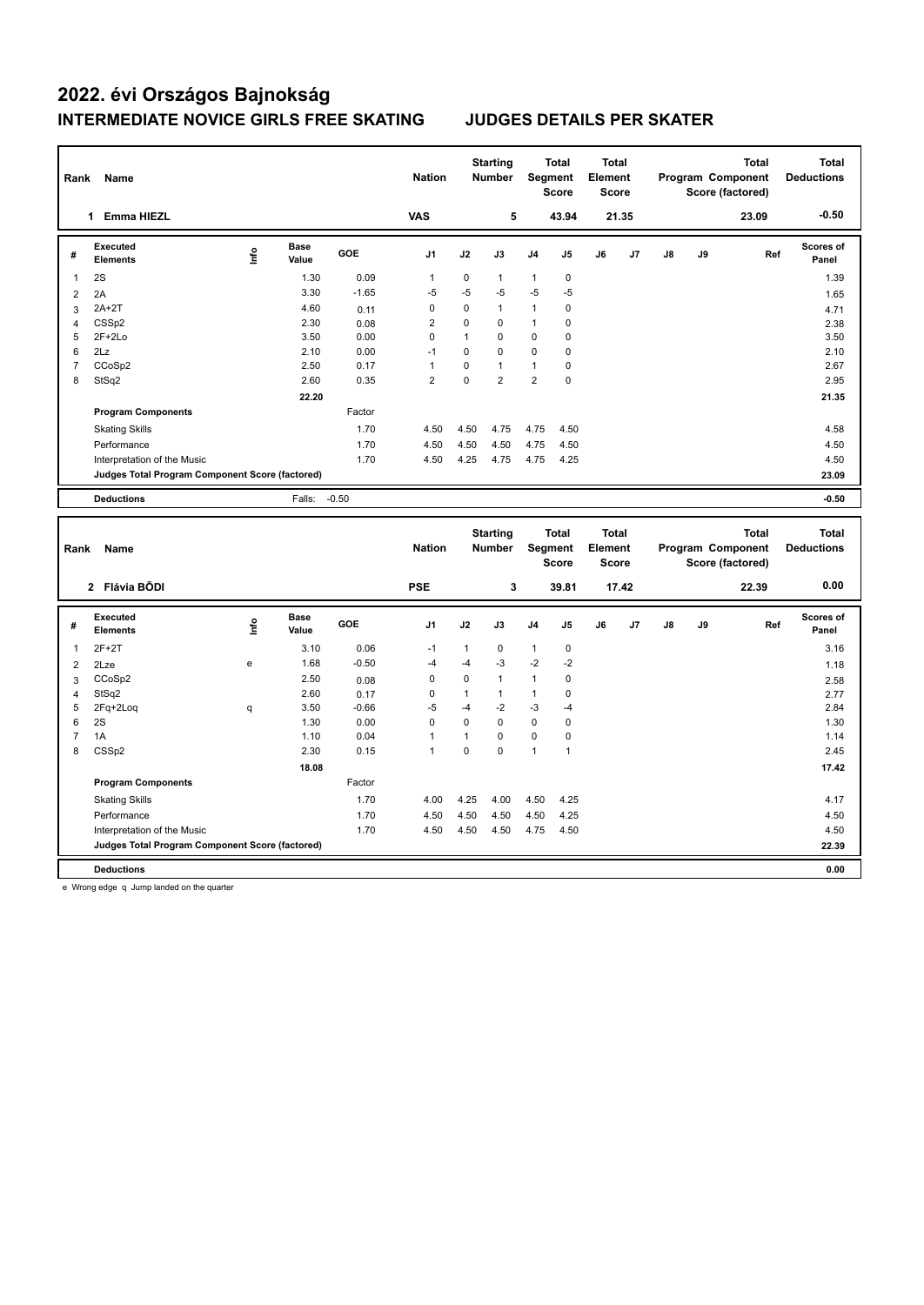| Rank | Name                                            |         |                      |            | <b>Nation</b>  |                | <b>Starting</b><br><b>Number</b> |                | <b>Total</b><br>Segment<br><b>Score</b> | Total<br>Element<br><b>Score</b> |                |    |    | <b>Total</b><br>Program Component<br>Score (factored) | <b>Total</b><br><b>Deductions</b> |
|------|-------------------------------------------------|---------|----------------------|------------|----------------|----------------|----------------------------------|----------------|-----------------------------------------|----------------------------------|----------------|----|----|-------------------------------------------------------|-----------------------------------|
|      | 3 Luca CZAKÓ                                    |         |                      |            | <b>JMAD</b>    |                | 4                                |                | 38.38                                   |                                  | 16.84          |    |    | 21.54                                                 | 0.00                              |
| #    | Executed<br><b>Elements</b>                     | lnfo    | <b>Base</b><br>Value | <b>GOE</b> | J <sub>1</sub> | J2             | J3                               | J <sub>4</sub> | J <sub>5</sub>                          | J6                               | J <sub>7</sub> | J8 | J9 | Ref                                                   | <b>Scores of</b><br>Panel         |
| 1    | 1A                                              |         | 1.10                 | 0.11       | $\overline{2}$ | 1              | $\mathbf{1}$                     | 0              | $\mathbf{1}$                            |                                  |                |    |    |                                                       | 1.21                              |
| 2    | $2Lzq+2T<$                                      | $\,<\,$ | 3.14                 | $-0.77$    | $-5$           | $-4$           | $-3$                             | $-3$           | $-4$                                    |                                  |                |    |    |                                                       | 2.37                              |
| 3    | 2Lz<+2Loq                                       | $\prec$ | 3.38                 | $-0.62$    | $-5$           | $-4$           | $-2$                             | $-3$           | $-4$                                    |                                  |                |    |    |                                                       | 2.76                              |
| 4    | CSS <sub>p2</sub>                               |         | 2.30                 | 0.31       | $\overline{2}$ | $\overline{2}$ | $\mathbf{1}$                     | $\mathbf{1}$   |                                         |                                  |                |    |    |                                                       | 2.61                              |
| 5    | StSq1                                           |         | 1.80                 | 0.18       | $\mathbf 0$    |                | $\overline{2}$                   | $\overline{2}$ | 0                                       |                                  |                |    |    |                                                       | 1.98                              |
| 6    | 2F                                              |         | 1.80                 | 0.18       | $-1$           |                | $\overline{ }$                   | 1              |                                         |                                  |                |    |    |                                                       | 1.98                              |
|      | 2S                                              |         | 1.30                 | 0.13       | 1              |                | 1                                | 0              |                                         |                                  |                |    |    |                                                       | 1.43                              |
| 8    | FCCoSp2                                         |         | 2.50                 | 0.00       | $-3$           | $\Omega$       | 1                                | $\mathbf 0$    | $\mathbf 0$                             |                                  |                |    |    |                                                       | 2.50                              |
|      |                                                 |         | 17.32                |            |                |                |                                  |                |                                         |                                  |                |    |    |                                                       | 16.84                             |
|      | <b>Program Components</b>                       |         |                      | Factor     |                |                |                                  |                |                                         |                                  |                |    |    |                                                       |                                   |
|      | <b>Skating Skills</b>                           |         |                      | 1.70       | 4.00           | 4.00           | 4.50                             | 4.00           | 4.00                                    |                                  |                |    |    |                                                       | 4.00                              |
|      | Performance                                     |         |                      | 1.70       | 4.00           | 4.25           | 4.75                             | 4.25           | 4.25                                    |                                  |                |    |    |                                                       | 4.25                              |
|      | Interpretation of the Music                     |         |                      | 1.70       | 4.50           | 4.25           | 5.00                             | 4.50           | 4.25                                    |                                  |                |    |    |                                                       | 4.42                              |
|      | Judges Total Program Component Score (factored) |         |                      |            |                |                |                                  |                |                                         |                                  |                |    |    |                                                       | 21.54                             |
|      | <b>Deductions</b>                               |         |                      |            |                |                |                                  |                |                                         |                                  |                |    |    |                                                       | 0.00                              |

< Under-rotated jump q Jump landed on the quarter

| Rank | Name                                            |      |                      |         | <b>Nation</b>  |          | <b>Starting</b><br><b>Number</b> | Segment        | <b>Total</b><br><b>Score</b> | Total<br>Element<br><b>Score</b> |       |               |    | <b>Total</b><br>Program Component<br>Score (factored) | <b>Total</b><br><b>Deductions</b> |
|------|-------------------------------------------------|------|----------------------|---------|----------------|----------|----------------------------------|----------------|------------------------------|----------------------------------|-------|---------------|----|-------------------------------------------------------|-----------------------------------|
|      | 4 Lili HARTDÉGEN                                |      |                      |         | <b>JMAD</b>    |          | 6                                |                | 37.79                        |                                  | 17.32 |               |    | 20.97                                                 | $-0.50$                           |
| #    | Executed<br><b>Elements</b>                     | ١nf٥ | <b>Base</b><br>Value | GOE     | J <sub>1</sub> | J2       | J3                               | J <sub>4</sub> | J5                           | J6                               | J7    | $\mathsf{J}8$ | J9 | Ref                                                   | <b>Scores of</b><br>Panel         |
| 1    | 2A                                              |      | 3.30                 | $-1.21$ | $-4$           | $-3$     | $-2$                             | $-4$           | $-4$                         |                                  |       |               |    |                                                       | 2.09                              |
| 2    | $2Lz + 2Lo$                                     |      | 3.80                 | $-0.35$ | $-3$           | $-1$     | $-1$                             | $-1$           | $-3$                         |                                  |       |               |    |                                                       | 3.45                              |
| 3    | 1A<<                                            | <<   | 0.00                 | 0.00    |                |          |                                  |                |                              |                                  |       |               |    |                                                       | 0.00                              |
| 4    | $2F+2T$                                         |      | 3.10                 | $-0.06$ | $-2$           | $\Omega$ | $\mathbf 0$                      | $-1$           | 0                            |                                  |       |               |    |                                                       | 3.04                              |
| 5    | FCCoSp2                                         |      | 2.50                 | 0.00    | $-2$           | $\Omega$ | 1                                | $\Omega$       | $\Omega$                     |                                  |       |               |    |                                                       | 2.50                              |
| 6    | 2S                                              |      | 1.30                 | $-0.13$ | $-1$           | $-1$     | $-1$                             | $-2$           | 0                            |                                  |       |               |    |                                                       | 1.17                              |
|      | StSq2                                           |      | 2.60                 | 0.17    | $-1$           | 1        | 1                                | $\mathbf{1}$   | 0                            |                                  |       |               |    |                                                       | 2.77                              |
| 8    | CSS <sub>p2</sub>                               |      | 2.30                 | 0.00    | 1              | 0        | 0                                | $\mathbf 0$    | $\mathbf 0$                  |                                  |       |               |    |                                                       | 2.30                              |
|      |                                                 |      | 18.90                |         |                |          |                                  |                |                              |                                  |       |               |    |                                                       | 17.32                             |
|      | <b>Program Components</b>                       |      |                      | Factor  |                |          |                                  |                |                              |                                  |       |               |    |                                                       |                                   |
|      | <b>Skating Skills</b>                           |      |                      | 1.70    | 3.75           | 4.00     | 4.25                             | 4.25           | 4.00                         |                                  |       |               |    |                                                       | 4.08                              |
|      | Performance                                     |      |                      | 1.70    | 3.50           | 4.00     | 4.50                             | 4.00           | 4.00                         |                                  |       |               |    |                                                       | 4.00                              |
|      | Interpretation of the Music                     |      |                      | 1.70    | 3.50           | 4.00     | 4.50                             | 4.50           | 4.25                         |                                  |       |               |    |                                                       | 4.25                              |
|      | Judges Total Program Component Score (factored) |      |                      |         |                |          |                                  |                |                              |                                  |       |               |    |                                                       | 20.97                             |
|      | <b>Deductions</b>                               |      | Falls:               | $-0.50$ |                |          |                                  |                |                              |                                  |       |               |    |                                                       | $-0.50$                           |
|      | Costume/Prop violation:                         |      | (1 of 6)             |         |                |          |                                  |                |                              |                                  |       |               |    |                                                       |                                   |

<< Downgraded jump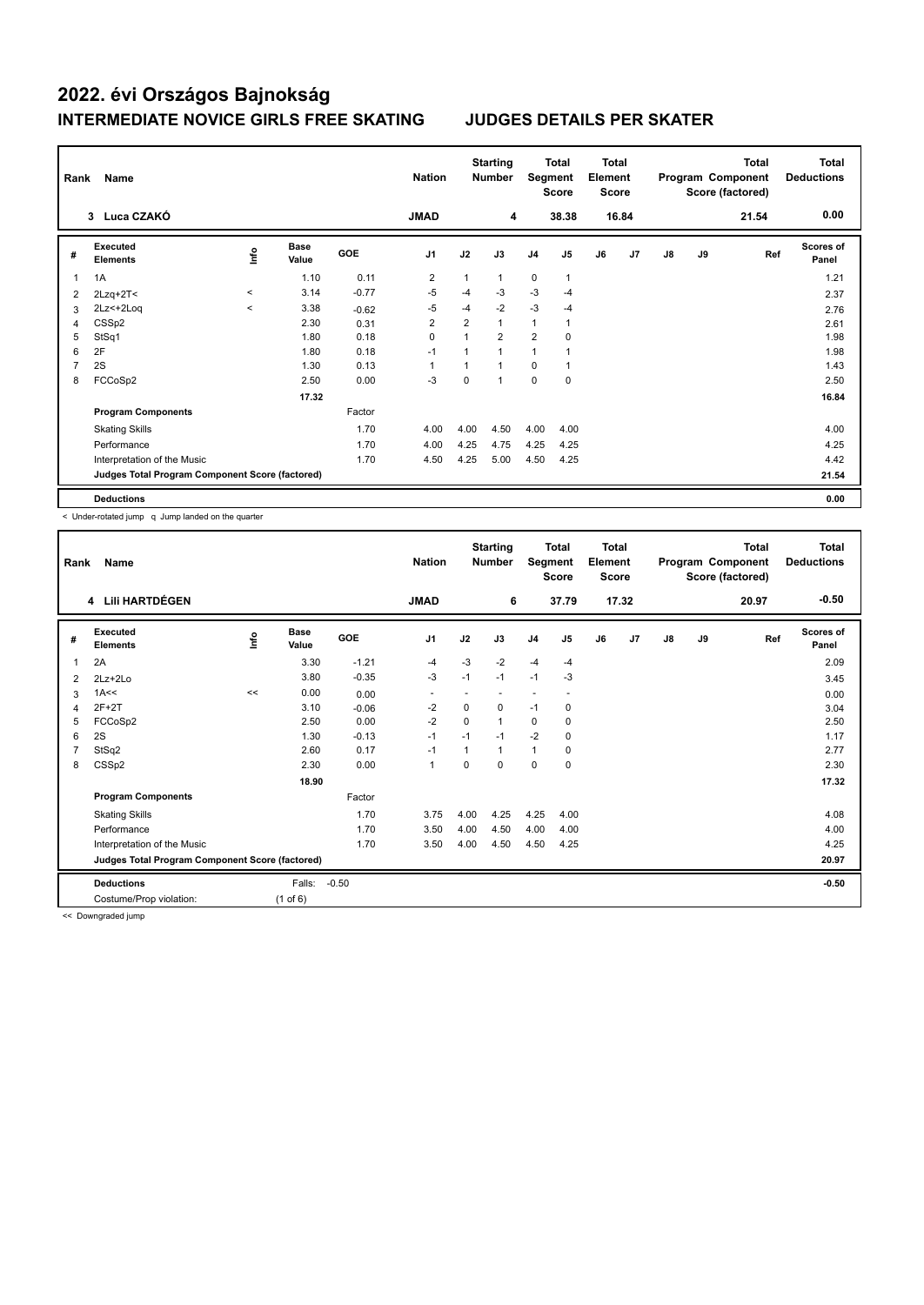| Rank           | Name                                            |      |                      |              | <b>Nation</b>  |              | <b>Starting</b><br><b>Number</b> |                | <b>Total</b><br><b>Segment</b><br>Score | <b>Total</b><br>Element<br>Score        |       |    |    | <b>Total</b><br>Program Component<br>Score (factored) |     | <b>Total</b><br><b>Deductions</b> |
|----------------|-------------------------------------------------|------|----------------------|--------------|----------------|--------------|----------------------------------|----------------|-----------------------------------------|-----------------------------------------|-------|----|----|-------------------------------------------------------|-----|-----------------------------------|
|                | 5 Vivien GERENCSÉR                              |      |                      |              | <b>ETO</b>     |              | 1                                |                | 37.56                                   |                                         | 16.59 |    |    | 20.97                                                 |     | 0.00                              |
| #              | <b>Executed</b><br><b>Elements</b>              | ١nf٥ | <b>Base</b><br>Value | GOE          | J <sub>1</sub> | J2           | J3                               | J <sub>4</sub> | J5                                      | J6                                      | J7    | J8 | J9 |                                                       | Ref | Scores of<br>Panel                |
| $\mathbf{1}$   | 2F                                              |      | 1.80                 | 0.00         | $-1$           | $\mathbf 0$  | 0                                | $\mathbf{1}$   | $\mathbf 0$                             |                                         |       |    |    |                                                       |     | 1.80                              |
| $\overline{2}$ | 2Lz                                             |      | 2.10                 | 0.00         | $-1$           | 0            | 0                                | 0              | $\mathbf 0$                             |                                         |       |    |    |                                                       |     | 2.10                              |
| 3              | FCSp1                                           |      | 1.90                 | 0.06         | $\mathbf{1}$   | $\mathbf 0$  | 0                                | 1              | 0                                       |                                         |       |    |    |                                                       |     | 1.96                              |
| 4              | 2Lz+2Lo                                         |      | 3.80                 | 0.00         | $-2$           | 0            | $\mathbf 0$                      | 0              | $\Omega$                                |                                         |       |    |    |                                                       |     | 3.80                              |
| 5              | 2S                                              |      | 1.30                 | 0.00         | $\overline{1}$ | $\Omega$     | 0                                | $\mathbf 0$    | $\mathbf 0$                             |                                         |       |    |    |                                                       |     | 1.30                              |
| 6              | 1A+1A+SEQ                                       |      | 1.76                 | 0.00         | $\mathbf 0$    | $\mathbf 0$  | 0                                | $\mathbf 0$    | 0                                       |                                         |       |    |    |                                                       |     | 1.76                              |
| $\overline{7}$ | CCoSp1                                          |      | 2.00                 | 0.07         | $\mathbf{1}$   | $\mathbf{1}$ | 0                                | $\mathbf 0$    | $\mathbf 0$                             |                                         |       |    |    |                                                       |     | 2.07                              |
| 8              | StSq1                                           |      | 1.80                 | 0.00         | $\mathbf 0$    | $\mathbf{1}$ | $\mathbf 0$                      | 0              | $\mathbf 0$                             |                                         |       |    |    |                                                       |     | 1.80                              |
|                |                                                 |      | 16.46                |              |                |              |                                  |                |                                         |                                         |       |    |    |                                                       |     | 16.59                             |
|                | <b>Program Components</b>                       |      |                      | Factor       |                |              |                                  |                |                                         |                                         |       |    |    |                                                       |     |                                   |
|                | <b>Skating Skills</b>                           |      |                      | 1.70         | 3.75           | 4.00         | 4.25                             | 4.25           | 4.00                                    |                                         |       |    |    |                                                       |     | 4.08                              |
|                | Performance                                     |      |                      | 1.70         | 3.75           | 4.25         | 4.25                             | 4.00           | 4.25                                    |                                         |       |    |    |                                                       |     | 4.17                              |
|                | Interpretation of the Music                     |      |                      | 1.70         | 3.75           | 4.00         | 4.50                             | 4.25           | 4.00                                    |                                         |       |    |    |                                                       |     | 4.08                              |
|                | Judges Total Program Component Score (factored) |      |                      |              |                |              |                                  |                |                                         |                                         |       |    |    |                                                       |     | 20.97                             |
|                | <b>Deductions</b>                               |      |                      |              |                |              |                                  |                |                                         |                                         |       |    |    |                                                       |     | 0.00                              |
|                |                                                 |      |                      |              |                |              |                                  |                |                                         |                                         |       |    |    |                                                       |     |                                   |
|                |                                                 |      |                      |              |                |              |                                  |                |                                         |                                         |       |    |    |                                                       |     |                                   |
| Rank           | Name                                            |      |                      |              | <b>Nation</b>  |              | <b>Starting</b><br><b>Number</b> |                | <b>Total</b><br>Segment<br><b>Score</b> | <b>Total</b><br>Element<br><b>Score</b> |       |    |    | <b>Total</b><br>Program Component<br>Score (factored) |     | <b>Total</b><br><b>Deductions</b> |
|                | 6 Fanni SZIGETI                                 |      |                      |              | <b>JORD</b>    |              | $\overline{2}$                   |                | 37.34                                   |                                         | 17.52 |    |    | 19.82                                                 |     | 0.00                              |
| #              | <b>Executed</b><br><b>Elements</b>              | ١nf٥ | Base<br>Value        | <b>GOE</b>   | J1             | J2           | J3                               | J <sub>4</sub> | J5                                      | J6                                      | J7    | J8 | J9 |                                                       | Ref | Scores of<br>Panel                |
| 1              | 1A                                              |      | 1.10                 | 0.00         | $\mathbf 0$    | $\mathbf 0$  | 0                                | $\mathbf 0$    | $\mathbf 0$                             |                                         |       |    |    |                                                       |     | 1.10                              |
|                |                                                 | q    | 3.50                 | $-0.36$      | $-4$           | $-2$         | $-2$                             | $-2$           | $-2$                                    |                                         |       |    |    |                                                       |     |                                   |
| $\overline{c}$ | 2F+2Loq<br>CUS <sub>p2</sub>                    |      | 2.00                 |              | $\mathbf{1}$   | $\mathbf 0$  | $\mathbf{1}$                     | $\pmb{0}$      | $\mathbf 0$                             |                                         |       |    |    |                                                       |     | 3.14                              |
| 3<br>4         | $2Lz + 2T$                                      |      | 3.40                 | 0.07<br>0.00 | $-2$           | $\mathbf 0$  | 0                                | 0              | $\mathbf 0$                             |                                         |       |    |    |                                                       |     | 2.07                              |
| 5              | 2S                                              |      | 1.30                 | 0.00         | $\mathbf 0$    | $\Omega$     | 0                                | $\mathbf 0$    | 0                                       |                                         |       |    |    |                                                       |     | 3.40<br>1.30                      |
| 6              | CCoSp2V                                         |      | 1.88                 | 0.06         | $\mathbf{1}$   | $\Omega$     | $\mathbf{1}$                     | $\mathbf 0$    | $\mathbf 0$                             |                                         |       |    |    |                                                       |     | 1.94                              |
| $\overline{7}$ | 2F                                              |      | 1.80                 | 0.00         | $-2$           | $\mathbf 0$  | 0                                | 0              | $\mathbf 0$                             |                                         |       |    |    |                                                       |     | 1.80                              |
| 8              | StSq2                                           |      | 2.60                 | 0.17         | $\mathbf{1}$   | $\mathbf{1}$ | $\overline{2}$                   | $\mathbf 0$    | $\mathbf 0$                             |                                         |       |    |    |                                                       |     | 2.77                              |
|                |                                                 |      | 17.58                |              |                |              |                                  |                |                                         |                                         |       |    |    |                                                       |     | 17.52                             |
|                | <b>Program Components</b>                       |      |                      | Factor       |                |              |                                  |                |                                         |                                         |       |    |    |                                                       |     |                                   |
|                |                                                 |      |                      | 1.70         | 4.00           | 3.75         | 4.00                             | 3.75           | 3.50                                    |                                         |       |    |    |                                                       |     | 3.83                              |
|                | <b>Skating Skills</b><br>Performance            |      |                      | 1.70         | 4.00           | 3.75         | 4.25                             | 3.75           | 3.75                                    |                                         |       |    |    |                                                       |     | 3.83                              |
|                | Interpretation of the Music                     |      |                      | 1.70         | 4.25           | 4.00         | 4.50                             | 3.75           | 3.75                                    |                                         |       |    |    |                                                       |     | 4.00                              |
|                | Judges Total Program Component Score (factored) |      |                      |              |                |              |                                  |                |                                         |                                         |       |    |    |                                                       |     | 19.82                             |

**Deductions 0.00**

q Jump landed on the quarter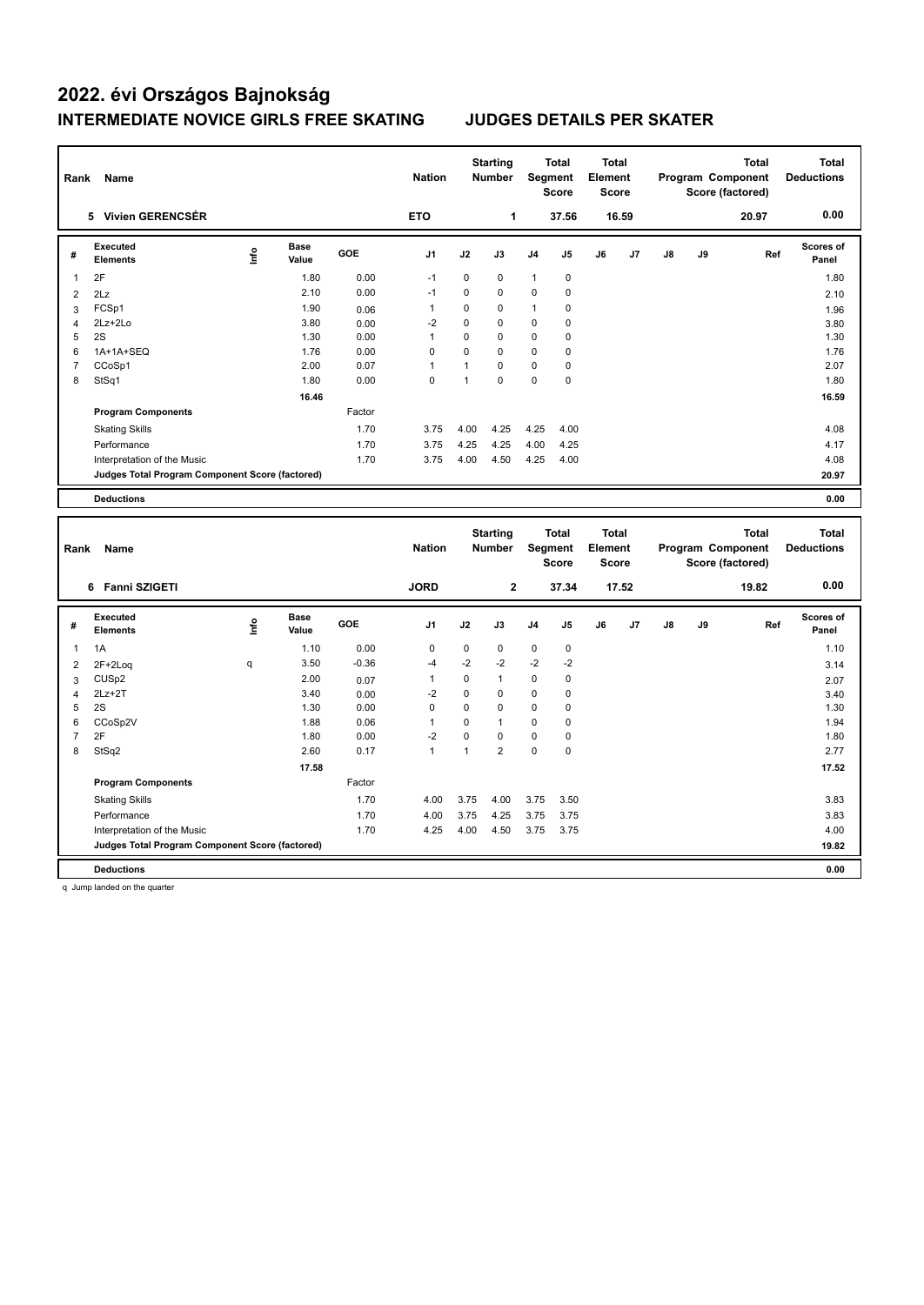| Rank           | Name                                                                           |           |                      |         | <b>Nation</b>  |                | <b>Starting</b><br><b>Number</b> |                | <b>Total</b><br>Segment<br><b>Score</b> | <b>Total</b><br>Element<br>Score |       |    |    | <b>Total</b><br>Program Component<br>Score (factored) |     | <b>Total</b><br><b>Deductions</b> |
|----------------|--------------------------------------------------------------------------------|-----------|----------------------|---------|----------------|----------------|----------------------------------|----------------|-----------------------------------------|----------------------------------|-------|----|----|-------------------------------------------------------|-----|-----------------------------------|
|                | 7 Katalin Lilla JÁNOSI                                                         |           |                      |         | <b>JCS</b>     |                | $\overline{\phantom{a}}$         |                | 34.81                                   |                                  | 15.68 |    |    | 19.13                                                 |     | 0.00                              |
| #              | Executed<br><b>Elements</b>                                                    | ١nf٥      | <b>Base</b><br>Value | GOE     | J1             | J2             | J3                               | J <sub>4</sub> | J5                                      | J6                               | J7    | J8 | J9 |                                                       | Ref | Scores of<br>Panel                |
| 1              | 1A                                                                             |           | 1.10                 | 0.00    | $\mathbf 0$    | $\Omega$       | 0                                | 0              | $\mathbf 0$                             |                                  |       |    |    |                                                       |     | 1.10                              |
| $\overline{2}$ | $2F+2Lo$                                                                       |           | 3.50                 | $-0.06$ | $-2$           | $\mathbf 0$    | $\mathbf 0$                      | $-1$           | 0                                       |                                  |       |    |    |                                                       |     | 3.44                              |
| 3              | CUS <sub>p2</sub>                                                              |           | 2.00                 | 0.07    | $-2$           | $\Omega$       | $\mathbf{1}$                     | $\mathbf{1}$   | $\mathbf 0$                             |                                  |       |    |    |                                                       |     | 2.07                              |
| 4              | $2Lz+2T$                                                                       |           | 3.40                 | $-0.07$ | $-2$           | $-1$           | $\mathbf 0$                      | $\mathbf 0$    | $\mathbf 0$                             |                                  |       |    |    |                                                       |     | 3.33                              |
| 5              | 1Lz                                                                            |           | 0.60                 | $-0.06$ | $-2$           | $-1$           | 0                                | $-1$           | $-1$                                    |                                  |       |    |    |                                                       |     | 0.54                              |
| 6              | StSq2                                                                          |           | 2.60                 | 0.00    | $\mathsf 0$    | $\mathbf 0$    | $\mathbf{1}$                     | $\pmb{0}$      | $\mathbf 0$                             |                                  |       |    |    |                                                       |     | 2.60                              |
| $\overline{7}$ | 2S                                                                             |           | 1.30                 | 0.00    | $\mathbf 0$    | $\mathbf 0$    | 0                                | $-1$           | $\mathbf 0$                             |                                  |       |    |    |                                                       |     | 1.30                              |
| 8              | CCoSp1V                                                                        |           | 1.50                 | $-0.20$ | $-4$           | $-2$           | $\mathbf 0$                      | $\mathbf 0$    | $-2$                                    |                                  |       |    |    |                                                       |     | 1.30                              |
|                |                                                                                |           | 16.00                |         |                |                |                                  |                |                                         |                                  |       |    |    |                                                       |     | 15.68                             |
|                | <b>Program Components</b>                                                      |           |                      | Factor  |                |                |                                  |                |                                         |                                  |       |    |    |                                                       |     |                                   |
|                | <b>Skating Skills</b>                                                          |           |                      | 1.70    | 3.75           | 3.50           | 3.75                             | 3.75           | 3.50                                    |                                  |       |    |    |                                                       |     | 3.67                              |
|                | Performance                                                                    |           |                      | 1.70    | 4.00           | 3.50           | 4.00                             | 3.75           | 3.50                                    |                                  |       |    |    |                                                       |     | 3.75                              |
|                | Interpretation of the Music                                                    |           |                      | 1.70    | 4.00           | 3.75           | 4.25                             | 3.75           | 3.75                                    |                                  |       |    |    |                                                       |     | 3.83                              |
|                | Judges Total Program Component Score (factored)                                |           |                      |         |                |                |                                  |                |                                         |                                  |       |    |    |                                                       |     | 19.13                             |
|                | <b>Deductions</b>                                                              |           |                      |         |                |                |                                  |                |                                         |                                  |       |    |    |                                                       |     | 0.00                              |
|                |                                                                                |           |                      |         |                |                |                                  |                |                                         |                                  |       |    |    |                                                       |     |                                   |
| Rank           | Name                                                                           |           |                      |         | <b>Nation</b>  |                | <b>Starting</b><br>Number        |                | <b>Total</b><br>Segment                 | Total<br>Element                 |       |    |    | <b>Total</b><br>Program Component                     |     | <b>Total</b><br><b>Deductions</b> |
|                |                                                                                |           |                      |         |                |                |                                  |                | <b>Score</b>                            | Score                            |       |    |    | Score (factored)                                      |     |                                   |
|                | 8 Sára FEDORA                                                                  |           |                      |         | <b>DSC</b>     |                | 10                               |                | 32.55                                   |                                  | 15.77 |    |    | 17.28                                                 |     | $-0.50$                           |
| #              | Executed<br><b>Elements</b>                                                    | ١nf٥      | <b>Base</b><br>Value | GOE     | J1             | J2             | J3                               | J <sub>4</sub> | J5                                      | J6                               | J7    | J8 | J9 |                                                       | Ref | Scores of<br>Panel                |
| $\mathbf{1}$   | $2Lz + 2T$                                                                     |           | 3.40                 | $-1.05$ | $-5$           | $-5$           | $-5$                             | $-5$           | $-5$                                    |                                  |       |    |    |                                                       |     | 2.35                              |
| $\overline{2}$ | 1A+2Loq                                                                        | q         | 2.80                 | $-0.40$ | $-2$           | $-3$           | $-2$                             | $-2$           | $-3$                                    |                                  |       |    |    |                                                       |     | 2.40                              |
| 3              | 2Lzq                                                                           | q         | 2.10                 | $-0.42$ | $-1$           | $-2$           | $-2$                             | $-2$           | $-2$                                    |                                  |       |    |    |                                                       |     | 1.68                              |
| 4              | CCoSp2                                                                         |           | 2.50                 | 0.25    | $\mathbf{1}$   | $\overline{2}$ | $\mathbf{1}$                     | $\mathbf{1}$   | $\mathbf{1}$                            |                                  |       |    |    |                                                       |     | 2.75                              |
| 5              | StSq1                                                                          |           | 1.80                 | $-0.06$ | $-1$           | $-2$           | 0                                | $\mathbf 0$    | $\mathbf 0$                             |                                  |       |    |    |                                                       |     | 1.74                              |
| 6              | 2Fe                                                                            | ${\bf e}$ | 1.44                 | $-0.34$ | $-2$           | $-3$           | $-2$                             | -3             | $-2$                                    |                                  |       |    |    |                                                       |     | 1.10                              |
| $\overline{7}$ | 2S                                                                             |           | 1.30                 | 0.00    | $\mathbf{1}$   | $\pmb{0}$      | 0                                | $\pmb{0}$      | $\mathbf 0$                             |                                  |       |    |    |                                                       |     | 1.30                              |
| 8              | CSS <sub>p2</sub>                                                              |           | 2.30                 | 0.15    | $\overline{2}$ | $\overline{2}$ | $\mathbf 0$                      | $\mathbf 0$    | $\mathbf 0$                             |                                  |       |    |    |                                                       |     | 2.45                              |
|                |                                                                                |           | 17.64                |         |                |                |                                  |                |                                         |                                  |       |    |    |                                                       |     | 15.77                             |
|                | <b>Program Components</b>                                                      |           |                      | Factor  |                |                |                                  |                |                                         |                                  |       |    |    |                                                       |     |                                   |
|                | <b>Skating Skills</b>                                                          |           |                      | 1.70    | 3.75           | 3.25           | 3.25                             | 3.50           | 3.50                                    |                                  |       |    |    |                                                       |     | 3.42                              |
|                | Performance                                                                    |           |                      | 1.70    | 3.50           | 3.25           | 3.50                             | 3.50           | 3.25                                    |                                  |       |    |    |                                                       |     | 3.42                              |
|                | Interpretation of the Music<br>Judges Total Program Component Score (factored) |           |                      | 1.70    | 3.25           | 3.25           | 3.50                             | 3.50           | 3.25                                    |                                  |       |    |    |                                                       |     | 3.33                              |

**Deductions** Falls: -0.50 **-0.50**

e Wrong edge q Jump landed on the quarter